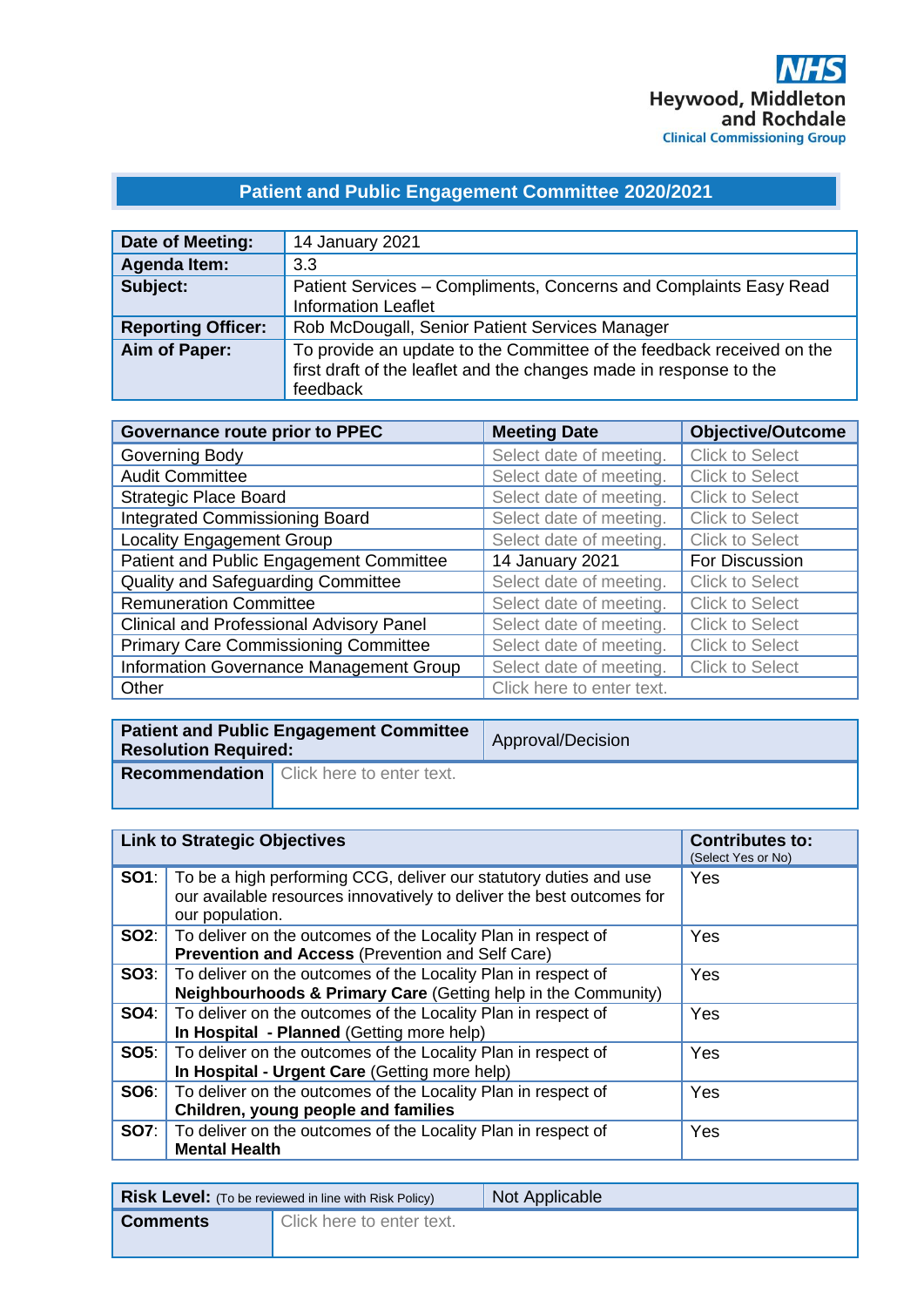| (Document should detail |
|-------------------------|
|                         |
| I how the risk will be  |
|                         |
| mitigated)              |

| <b>Content Approval/Sign Off:</b>                                 |                |
|-------------------------------------------------------------------|----------------|
| The contents of this paper have been<br>reviewed and approved by: | Not applicable |
| <b>Clinical Content signed off by:</b>                            | Not applicable |
| <b>Financial content signed off by:</b>                           | Not applicable |

|                                                       | <b>Completed:</b> |
|-------------------------------------------------------|-------------------|
| Clinical Engagement taken place                       | Not Applicable    |
| Patient and Public Involvement                        | Not Applicable    |
| <b>Patient Data Impact Assessment</b>                 | Not Applicable    |
| Equality Analysis / Human Rights Assessment completed | Not Applicable    |

#### **Executive Summary**

1.1 After sharing the first draft of the Patient Services' Compliments, Concerns and Complaints Easy Read Information Leaflet at the last Patient and Public Engagement Committee on 8 October 2020, feedback has been received from the following individuals:

- Phil Burton, Engagement Lead, NHS Heywood, Middleton and Rochdale CCG
- Kate Jones, CEO, Healthwatch Rochdale
- Karen Kelland, PPG Representative
- Shabnam Sardar, Quality and Safeguarding Manager, NHS Heywood, Middleton and Rochdale CCG
- 1.2 Below, is a list of all feedback and an explanation of the action taken:

| <b>Action</b> | <b>Feedback</b><br>provided by | <b>Comments</b>                                                                                                                                                                                                                                                                                                                         | <b>Response</b>                                                                                                                                         |
|---------------|--------------------------------|-----------------------------------------------------------------------------------------------------------------------------------------------------------------------------------------------------------------------------------------------------------------------------------------------------------------------------------------|---------------------------------------------------------------------------------------------------------------------------------------------------------|
| 1.            | <b>Phil Burton</b>             | (Page 2) Suggested<br>changing:<br>"We are a Clinical<br>Commissioning Group and<br>we are responsible for<br>planning, buying and<br>monitoring healthcare<br>services for local people"<br>To say:<br>"We are a Clinical<br>Commissioning Group. It is<br>our job to plan, buy and<br>check healthcare services for<br>local people." | Text changed to say:<br>"We are a Clinical<br>Commissioning Group. It is<br>our job to plan, buy and<br>check healthcare services for<br>local people." |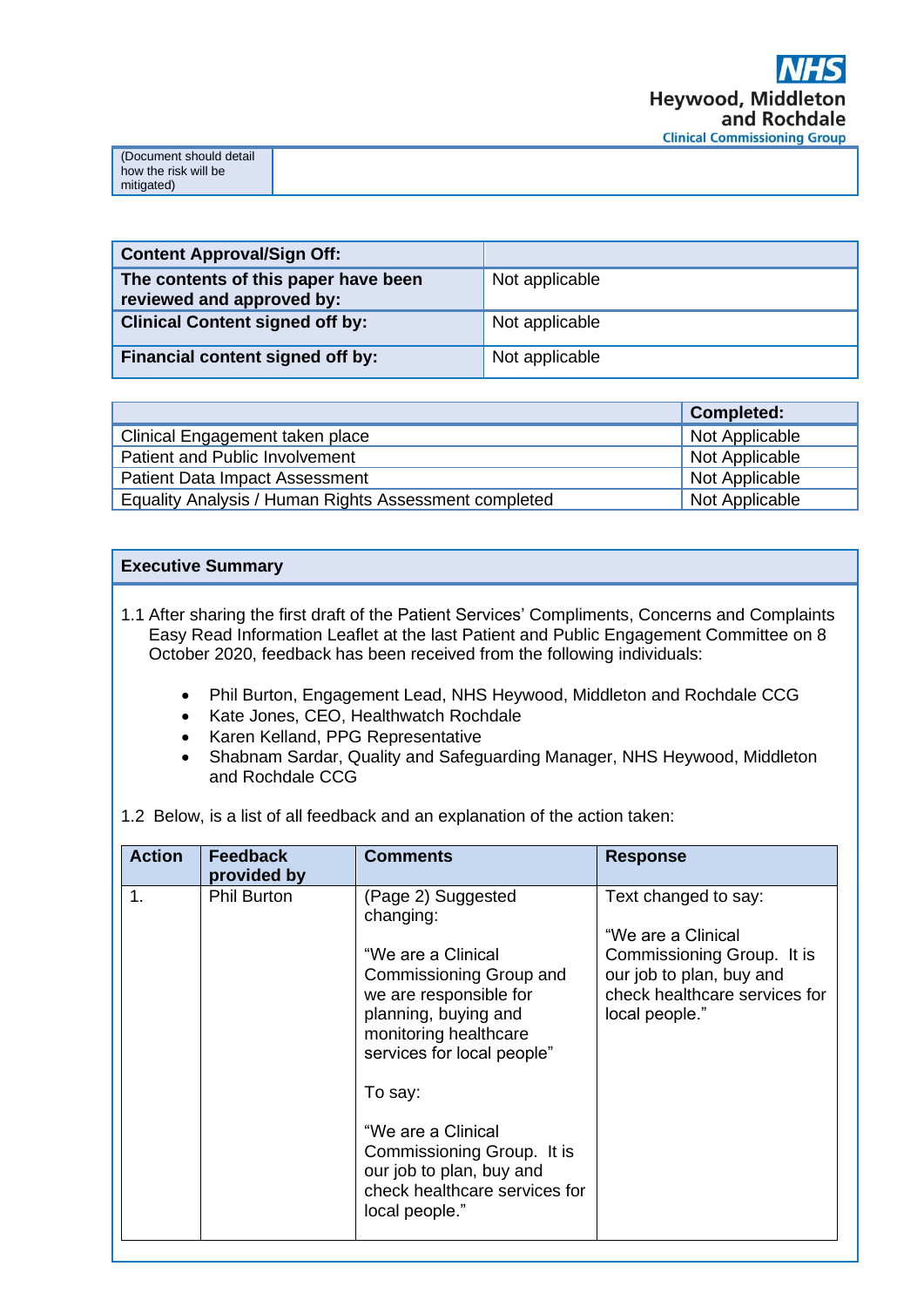**NHS** Heywood, Middleton<br>and Rochdale<br>Clinical Commissioning Group

| <b>Action</b> | <b>Feedback</b><br>provided by | <b>Comments</b>                                                                                                                                                                                                                                                                        | <b>Response</b>                                                                                                                                            |
|---------------|--------------------------------|----------------------------------------------------------------------------------------------------------------------------------------------------------------------------------------------------------------------------------------------------------------------------------------|------------------------------------------------------------------------------------------------------------------------------------------------------------|
| 2.            | <b>Phil Burton</b>             | (Page 2) Suggested<br>changing:<br>"This leaflet tells you:<br>How to give feedback<br>$\bullet$<br>about your healthcare<br>Who can help"<br>$\bullet$                                                                                                                                | Text changed to say:<br>"This leaflet tells you:<br>How you can tell us about<br>$\bullet$<br>your healthcare<br>Who can help"<br>$\bullet$                |
|               |                                | To say:<br>"This leaflet tells you:<br>How you can tell us about<br>$\bullet$<br>your healthcare<br>Who can help"                                                                                                                                                                      |                                                                                                                                                            |
| 3.            | Phil Burton                    | (Page 3) Suggested<br>changing:<br>"No one will treat you badly<br>because of it."<br>To say:<br>"No one will be mad (angry?)                                                                                                                                                          | Combining this suggested<br>change with action 18, the<br>text has been amended to<br>say:<br>"We will listen to what you tell<br>us and try to help you." |
| 4.            | <b>Phil Burton</b>             | at you because of it"<br>(Page 6) Suggested<br>changing:<br>"We will let you know that we<br>have received your feedback<br>within 3 working days."<br>To say:<br>"We will let you know we got<br>your words (views?) within 3<br>working days."                                       | Text not changed.                                                                                                                                          |
| 5.            | <b>Phil Burton</b>             | (Page 6) Suggested<br>changing:<br>"If your questions or<br>concerns are about a<br>different organisation we may<br>not be able to investigate<br>them."<br>To say:<br>"If your worry (problem?) is<br>about a different organisation<br>we may not be able to check<br>the for you." | Text changed to say:<br>"If your problem is about a<br>different organisation we may<br>not be able to investigate it."                                    |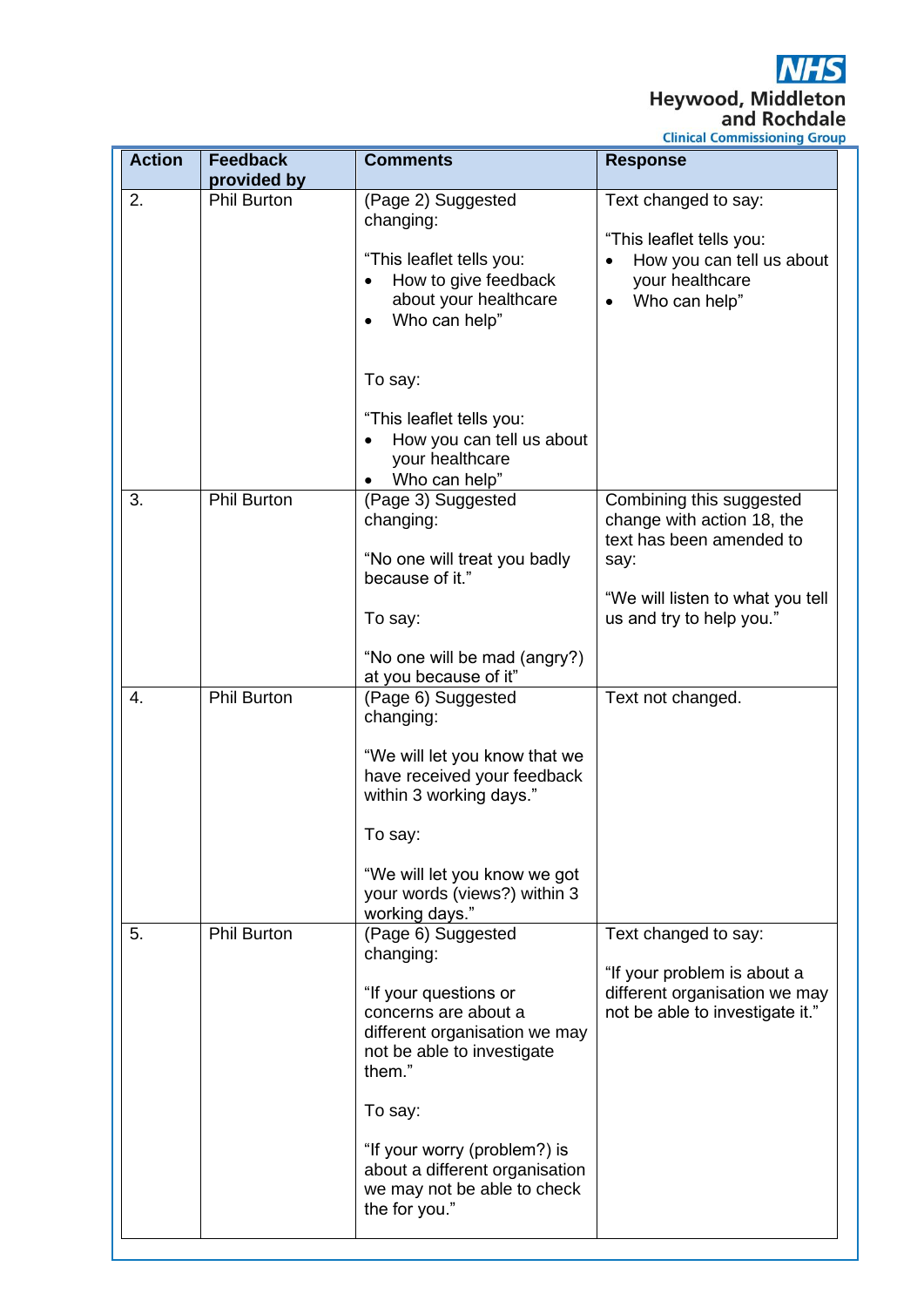**NHS** Heywood, Middleton<br>and Rochdale

**Clinical Commissioning Group** 

| <b>Action</b> | <b>Feedback</b><br>provided by | <b>Comments</b>                                                                                                                                                                                                                                                                                                                                                                                                                                                                                                  | <b>Response</b>                                                                                                                                                                                     |
|---------------|--------------------------------|------------------------------------------------------------------------------------------------------------------------------------------------------------------------------------------------------------------------------------------------------------------------------------------------------------------------------------------------------------------------------------------------------------------------------------------------------------------------------------------------------------------|-----------------------------------------------------------------------------------------------------------------------------------------------------------------------------------------------------|
| 6.            | <b>Phil Burton</b>             | (Page 6) Suggested<br>changing:<br>"It may be better to let that<br>organisation investigate and<br>respond to you."<br>To say:<br>"It may be better to let that<br>organisation look at your<br>worries (problems?) and get                                                                                                                                                                                                                                                                                     | Text changed to say:<br>"It may be better to let that<br>organisation look at your<br>problem and get back to<br>you."                                                                              |
| 7.            | <b>Phil Burton</b>             | back to you."<br>(Page 6) Suggested<br>changing:<br>"We will discuss this with you<br>and ask for your permission<br>to re-direct your enquiry."<br>To say:                                                                                                                                                                                                                                                                                                                                                      | Text changed to say:<br>"We will talk to you about this<br>and only pass on your<br>problem to them if you say<br>we can."                                                                          |
| 8.            | <b>Phil Burton</b>             | "We will talk to you about this<br>and only pass on your<br>problem to them if you say<br>we can."<br>(Page 6) Suggested<br>changing:<br>"If we can investigate your<br>questions or concerns we<br>may need to ask for your<br>permission to get information<br>from other organisations<br>involved in your care."<br>To say:<br>"If we can check your<br>problem for you, we might<br>need to get information from<br>other people who help care<br>for you. We will only ask for<br>this if you say we can." | Text changed to say:<br>"If we can investigate your<br>problem, we might need to<br>get information from other<br>people who help care for<br>you. We will only ask for this<br>if you say we can." |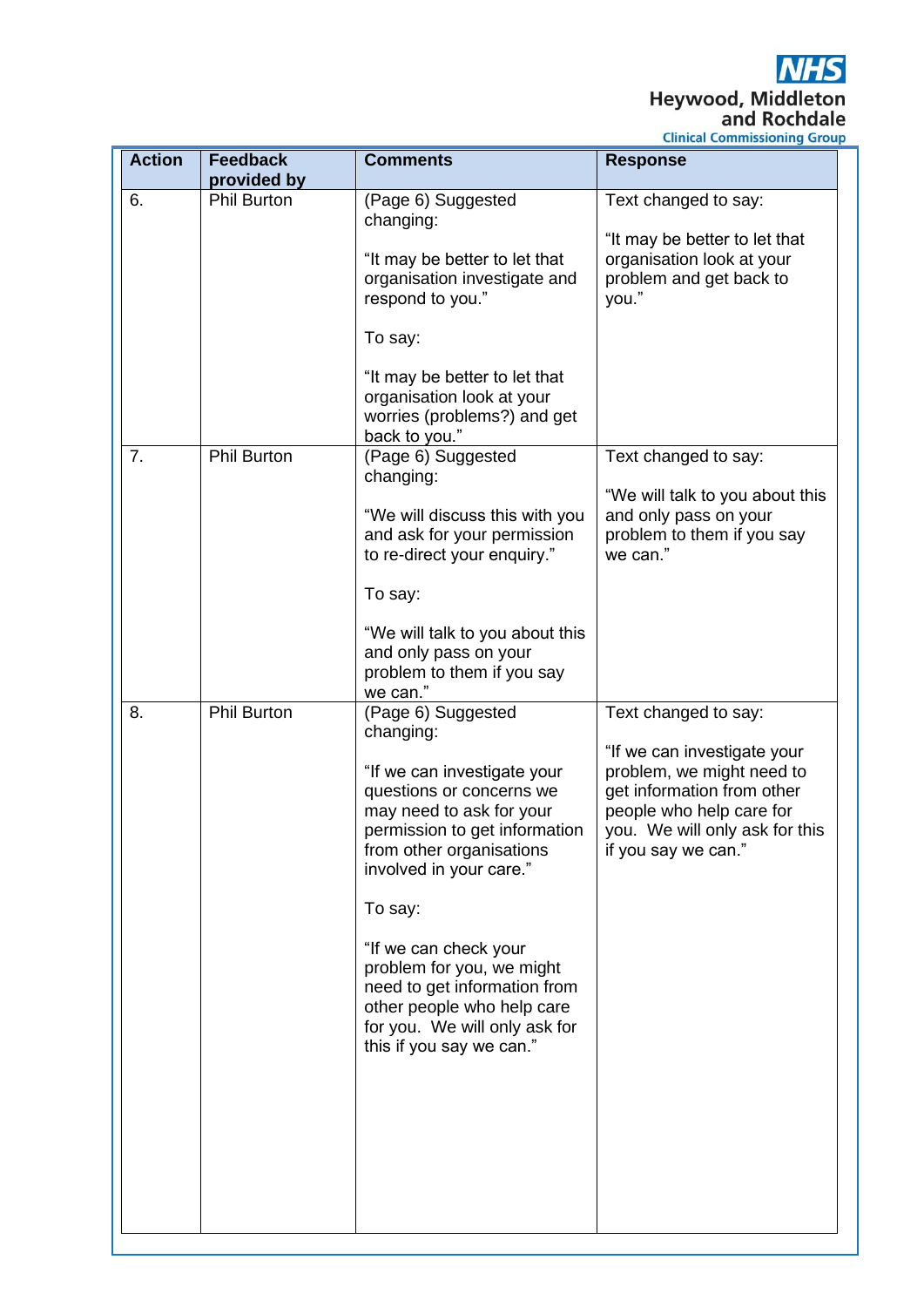**NHS** Heywood, Middleton<br>and Rochdale

**Clinical Commissioning Group** 

| <b>Action</b> | <b>Feedback</b><br>provided by | <b>Comments</b>                                                                                                                                                                                    | <b>Response</b>                                                                                                                                             |
|---------------|--------------------------------|----------------------------------------------------------------------------------------------------------------------------------------------------------------------------------------------------|-------------------------------------------------------------------------------------------------------------------------------------------------------------|
| 9.            | <b>Phil Burton</b>             | (Page 6) Suggested<br>changing:<br>"We will explain our findings<br>to you when the investigation<br>has finished."                                                                                | (Now on page 7) Text<br>changed to say:<br>"When we have finished<br>investigating your problems<br>we will tell you what we                                |
|               |                                | To say:<br>"When we have finished<br>checking your problem<br>(issue?) we will tell you what                                                                                                       | found."                                                                                                                                                     |
| 10.           | <b>Phil Burton</b>             | we found."<br>(Page 7) Suggested                                                                                                                                                                   | Text changed to say:                                                                                                                                        |
|               |                                | changing:<br>"We will ensure action is<br>taken to learn from the<br>concerns that you raise if we<br>find that the care or service<br>you received was not as<br>good as it should have<br>been." | "If we find your care wasn't<br>as good as it should've been,<br>we will make sure lessons<br>are learnt."                                                  |
|               |                                | To say:<br>"We will learn from the things<br>you tell us, especially if your<br>care isn't as good as it<br>should be."                                                                            |                                                                                                                                                             |
| 11.           | <b>Phil Burton</b>             | (Page 8) Suggested<br>changing:<br>"We will try our best to<br>resolve your complaint but<br>please tell us if you are<br>unhappy with our response."<br>To say:<br>"We will try our best to sort  | (Now on page 9) Text<br>changed to say:<br>"We will try our best to<br>resolve your problem but<br>please tell us if you are<br>unhappy with our response." |
| 12.           | <b>Kate Jones</b>              | out your problem, but if you<br>don't like what we have<br>done, please tell us."<br>(Page 3) Typing error<br>identified on page 3 "You<br>may not unhappy".                                       | Text changed to say:<br>"You may be unhappy with<br>your healthcare."                                                                                       |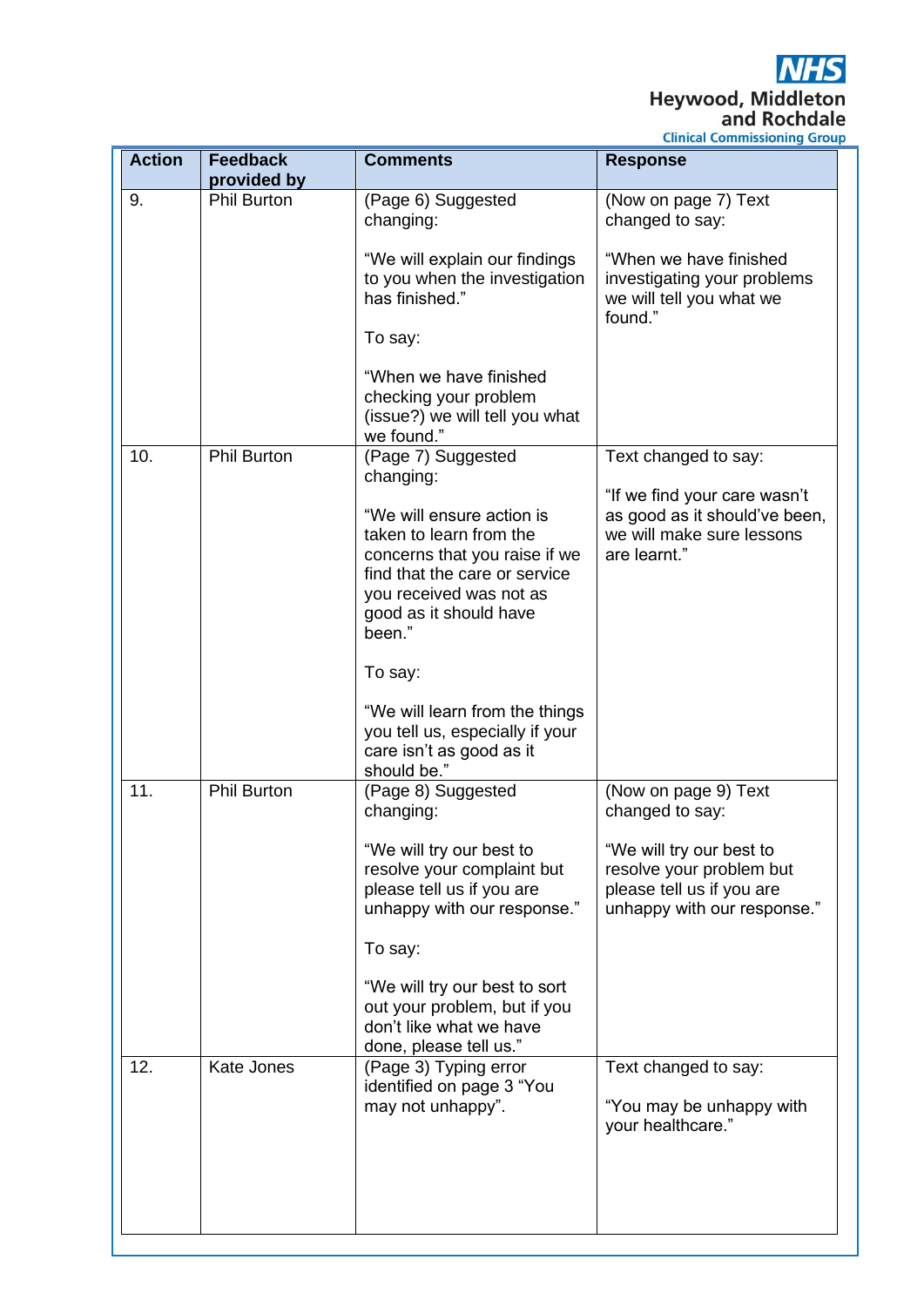**NHS** Heywood, Middleton<br>and Rochdale

**Clinical Commissioning Group** 

| <b>Action</b> | <b>Feedback</b>      | <b>Comments</b>                                                                                                                                                                                                           | <b>Response</b>                                                                                                                                                                                                                                                                                                                                                                                                                                                                                                                                                                                                                             |
|---------------|----------------------|---------------------------------------------------------------------------------------------------------------------------------------------------------------------------------------------------------------------------|---------------------------------------------------------------------------------------------------------------------------------------------------------------------------------------------------------------------------------------------------------------------------------------------------------------------------------------------------------------------------------------------------------------------------------------------------------------------------------------------------------------------------------------------------------------------------------------------------------------------------------------------|
|               | provided by          |                                                                                                                                                                                                                           |                                                                                                                                                                                                                                                                                                                                                                                                                                                                                                                                                                                                                                             |
| 13.           | Kate Jones           | (Page 4) Suggested<br>changing text from:                                                                                                                                                                                 | Text changed to say:                                                                                                                                                                                                                                                                                                                                                                                                                                                                                                                                                                                                                        |
|               |                      | "Who you want to complaint<br>about"                                                                                                                                                                                      | "Who you want to complain<br>about or compliment"                                                                                                                                                                                                                                                                                                                                                                                                                                                                                                                                                                                           |
|               |                      | To say:                                                                                                                                                                                                                   |                                                                                                                                                                                                                                                                                                                                                                                                                                                                                                                                                                                                                                             |
|               |                      | "Who you want to complain<br>about or compliment"                                                                                                                                                                         |                                                                                                                                                                                                                                                                                                                                                                                                                                                                                                                                                                                                                                             |
| 14.           | <b>Kate Jones</b>    | Request to include<br>Healthwatch Rochdale as an<br>independent feedback<br>mechanism and to offer<br>information, advice and<br>signposting                                                                              | Text added to page 8 to say:<br>"Healthwatch Rochdale may<br>also be able to help you.<br>They can provide<br>information, advice and help                                                                                                                                                                                                                                                                                                                                                                                                                                                                                                  |
|               |                      |                                                                                                                                                                                                                           | you contact people who can<br>care for you.<br>You can phone<br>Healthwatch"                                                                                                                                                                                                                                                                                                                                                                                                                                                                                                                                                                |
| 15.           | <b>Kate Jones</b>    | Suggested included<br>timescales for<br>investigating/responding to<br>the leaflet                                                                                                                                        | Text added to page 6 to say:<br>"We will talk to you about<br>how long it will take to<br>investigate your problem and                                                                                                                                                                                                                                                                                                                                                                                                                                                                                                                      |
|               |                      |                                                                                                                                                                                                                           | we will let you know if more<br>time is needed."                                                                                                                                                                                                                                                                                                                                                                                                                                                                                                                                                                                            |
| 16.           | <b>Karen Kelland</b> | Typing error identified on<br>page 3 "You may not<br>unhappy".                                                                                                                                                            | Text changed to say:<br>"You may be unhappy with<br>your healthcare."                                                                                                                                                                                                                                                                                                                                                                                                                                                                                                                                                                       |
| 17.           | Karen Kelland        | Suggested including<br>examples of patient<br>representatives who support<br>patient feedback, such as<br><b>Public Governors and Patient</b><br>Groups, such as PPGs and<br>the Patient Advisory Board at<br>Healthwatch | <b>Independent Complaints</b><br>Advocacy is the recognised<br>and trained support for<br>people wanting to complain<br>about NHS healthcare<br>services. Across HMR, this<br>is provided by Advocacy<br>Together Hub Rochdale.<br>Information is included in the<br>leaflet about their role and<br>contact details. The leaflet<br>also explains that friends and<br>family can help, and that<br>Healthwatch Rochdale may<br>also be able to help. We<br>would not signpost<br>complainants to Public<br>Governors or Patient Groups<br>as they are not a recognised<br>support mechanism in the<br>formal context of NHS<br>complaints. |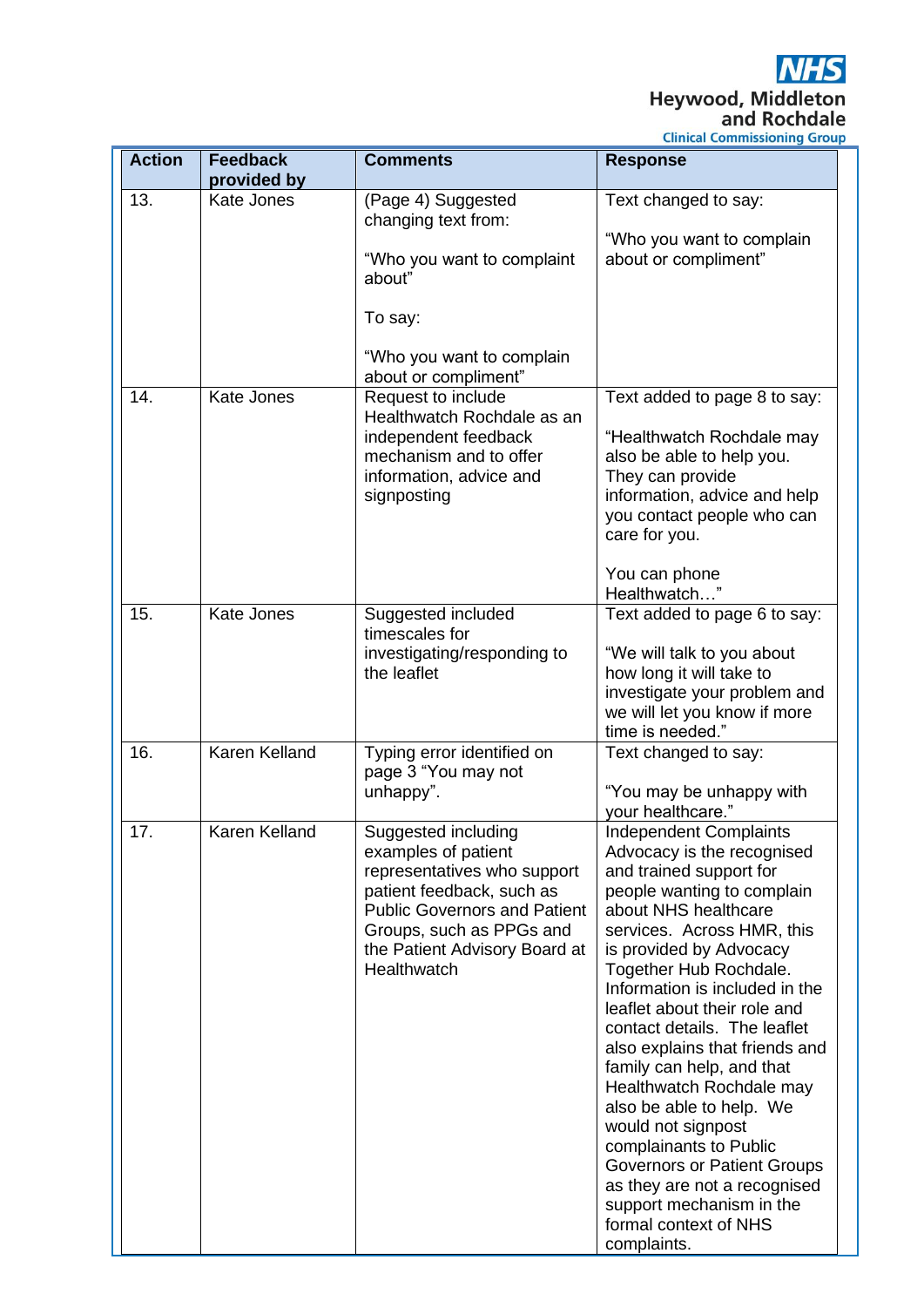**SH/N** Heywood, Middleton<br>and Rochdale

|                          |                         |                                                                                                                                                | <b>Clinical Commissioning Group</b>                                                      |  |
|--------------------------|-------------------------|------------------------------------------------------------------------------------------------------------------------------------------------|------------------------------------------------------------------------------------------|--|
| Action                   | provided by<br>Feedback | Comments                                                                                                                                       | Response                                                                                 |  |
| $\frac{8}{1}$            | Karen Kelland           | reassurance in the leaflet<br>that individuals will be<br>Suggested providing<br>listened to                                                   | Please see the response to<br>action 3.                                                  |  |
| <u>ဇ</u>                 | Karen Kelland           | patients and carers in the<br>Suggested inclusion of                                                                                           | Text added to page 3 to say:                                                             |  |
|                          |                         | eaflet                                                                                                                                         | "We are keen to know the                                                                 |  |
|                          |                         |                                                                                                                                                | views of patients, carers and<br>other service users because                             |  |
|                          |                         |                                                                                                                                                | it helps us to improve our                                                               |  |
|                          |                         |                                                                                                                                                | services and those that we<br>buy."                                                      |  |
| $\overline{5}$           | Shabnam Sardar          | Typing error identified on<br>page 3 "You may not                                                                                              | Text changed to say:                                                                     |  |
|                          |                         | unhappy".                                                                                                                                      | with wappy with<br>your healthcare."                                                     |  |
| $\overline{\mathcal{N}}$ | Shabnam Sardar          | Suggested amending the text<br>on page 3 stating "No one                                                                                       | Please see the response to<br>action 3.                                                  |  |
|                          |                         | will treat you badly because<br>be said - it's really negative<br>of it". No sure this needs to<br>and could negatively<br>influence a patient |                                                                                          |  |
|                          |                         | Leaflet is attached for further review and approval.                                                                                           | 1.3 An amended version of the Compliments, Concerns and Complaints Easy Read Information |  |

Rob McDougall<br>Senior Patient Services Manager **Senior Patient Services ManagerRob McDougall**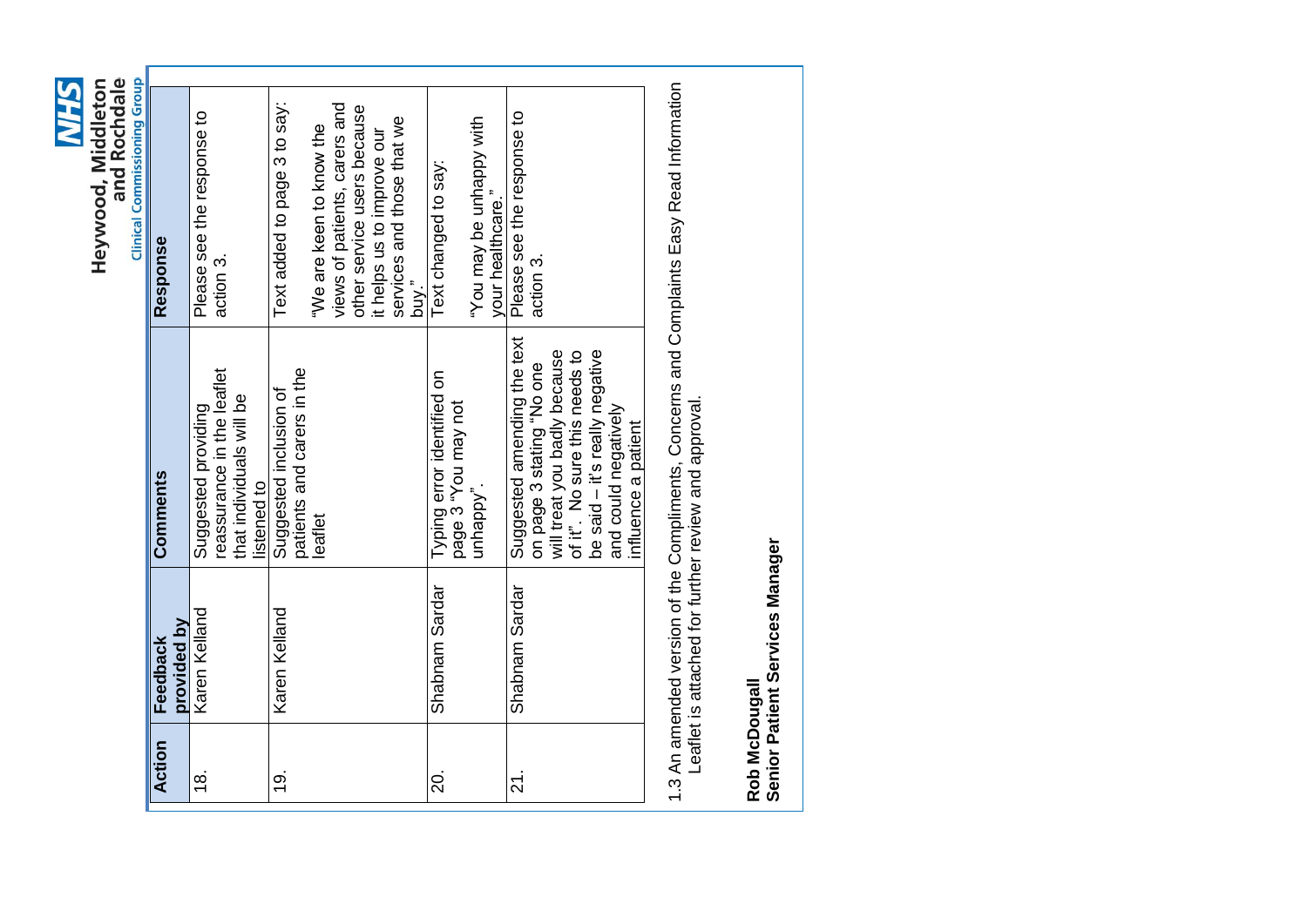

# **Compliments, concerns and complaints**

**Giving feedback about your healthcare**



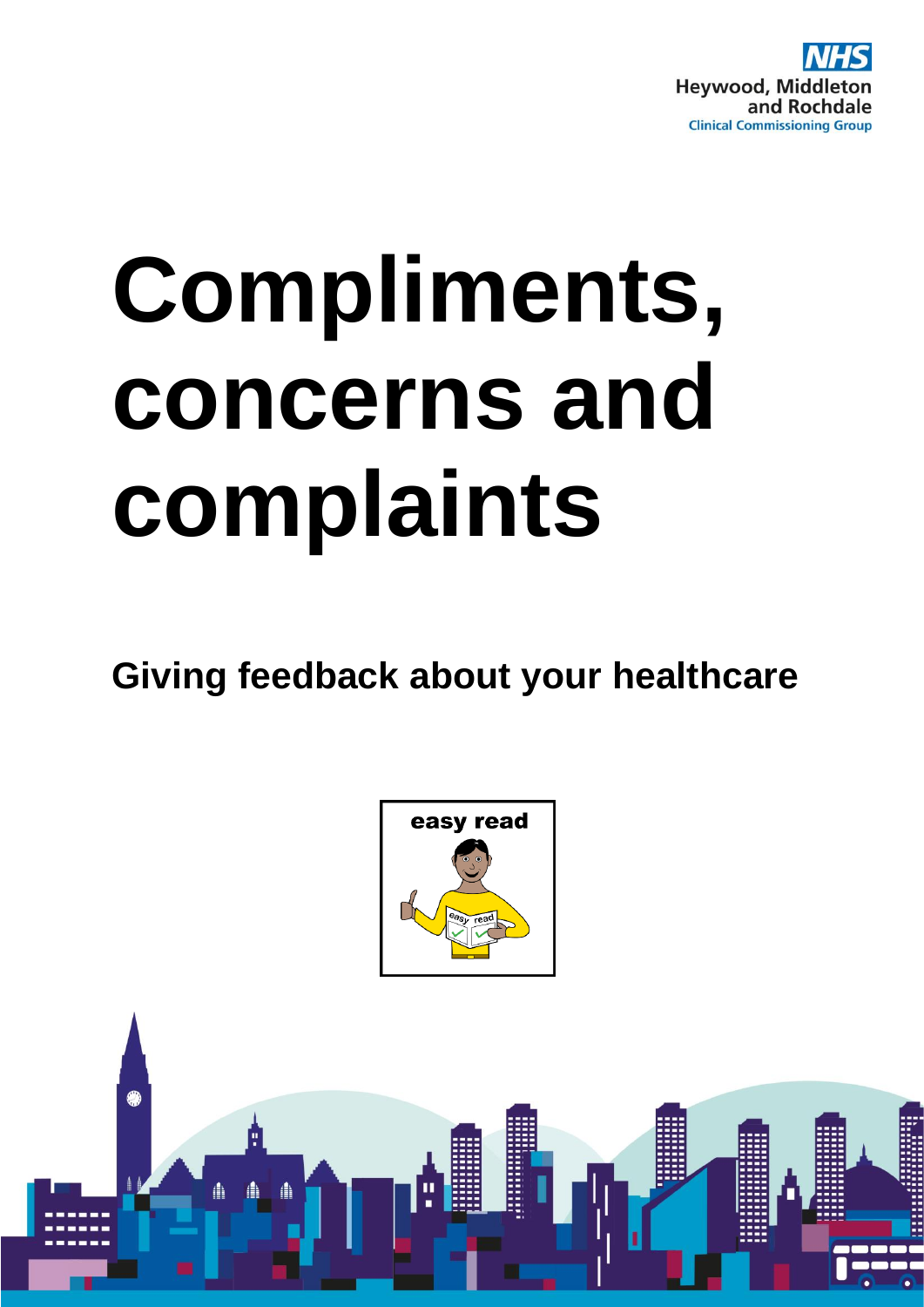#### 2

*About this leaflet*

**Heywood, Middleton** and Rochdale **Clinical Commissioning Group** 

We are a Clinical Commissioning Group. It is our job to plan, buy and check healthcare services for local people.



This includes hospital care, community care and mental healthcare services.



GP, dentists, opticians and pharmacies are commissioned by NHS England.

We cover Heywood, Middleton and Rochdale.



This leaflet tells you:

- How you can tell us about your healthcare
- Who can help.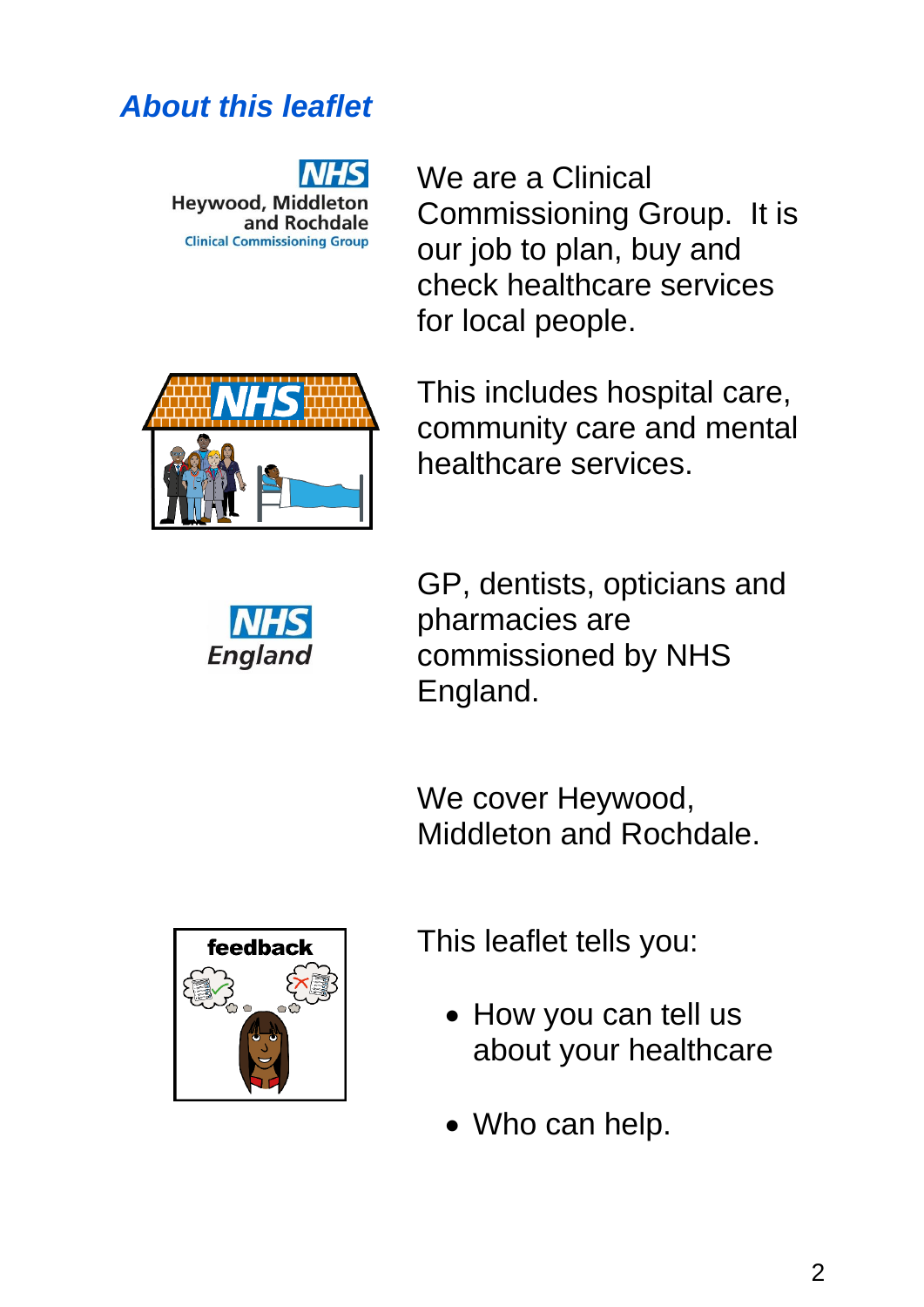## *How do I give feedback?*



We want patients to be happy with the care and service they receive.

We are keen to know the views of patients, carers and other service users because it helps us to improve our services and those that we buy.

You may want to say thank you.

You may want to ask a question.



You may be unhappy with your healthcare.

Tell us as soon as you can so that our Patient Services Team can help you.

We will listen to what you tell us and try to help you.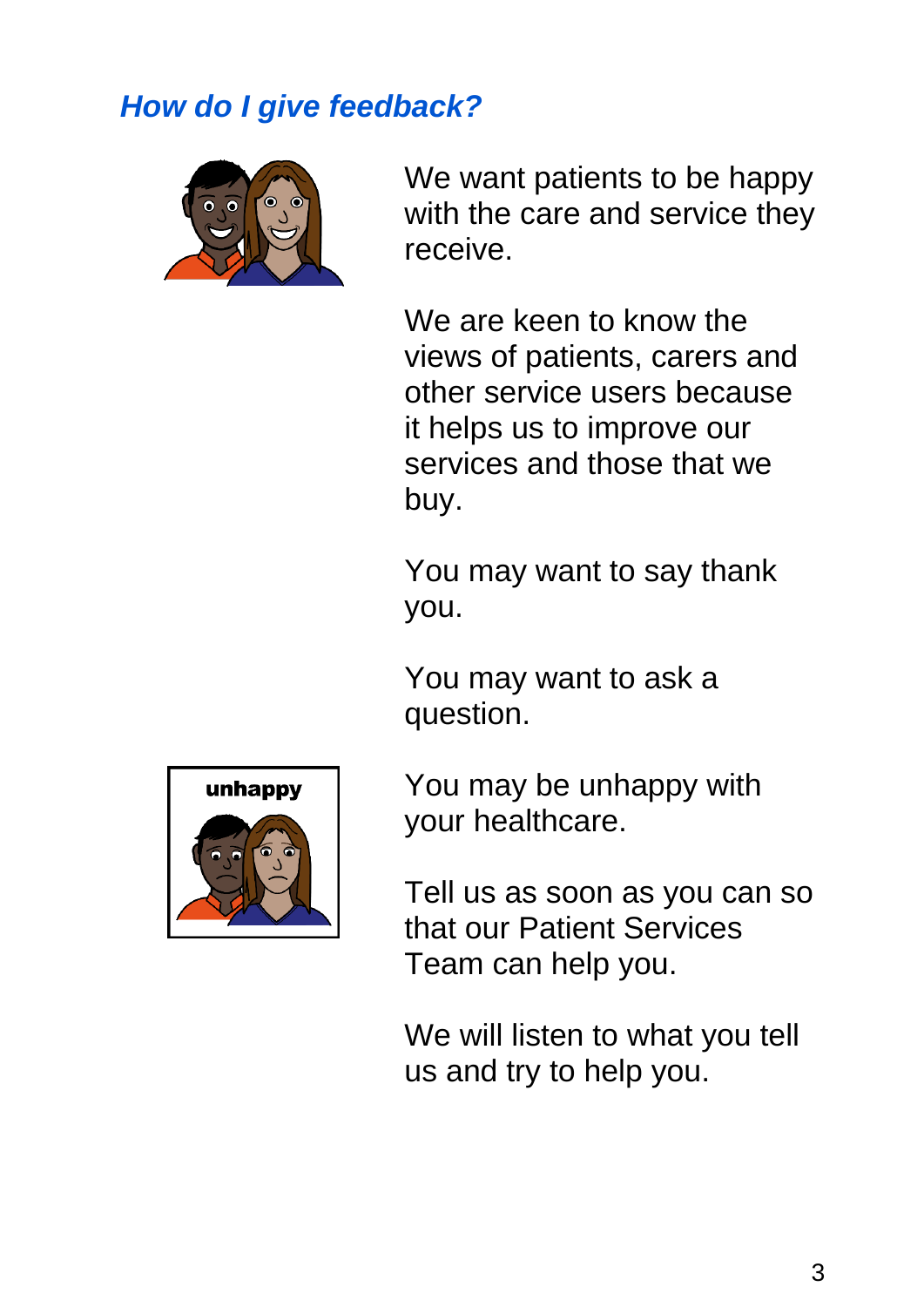

Think about what you want to say.

We will need to know

- What happened
- When it happened
- Where it happened
- Who you want to complain about or compliment
- What you want us to do to make the problem better.

We will also need to know your name and address.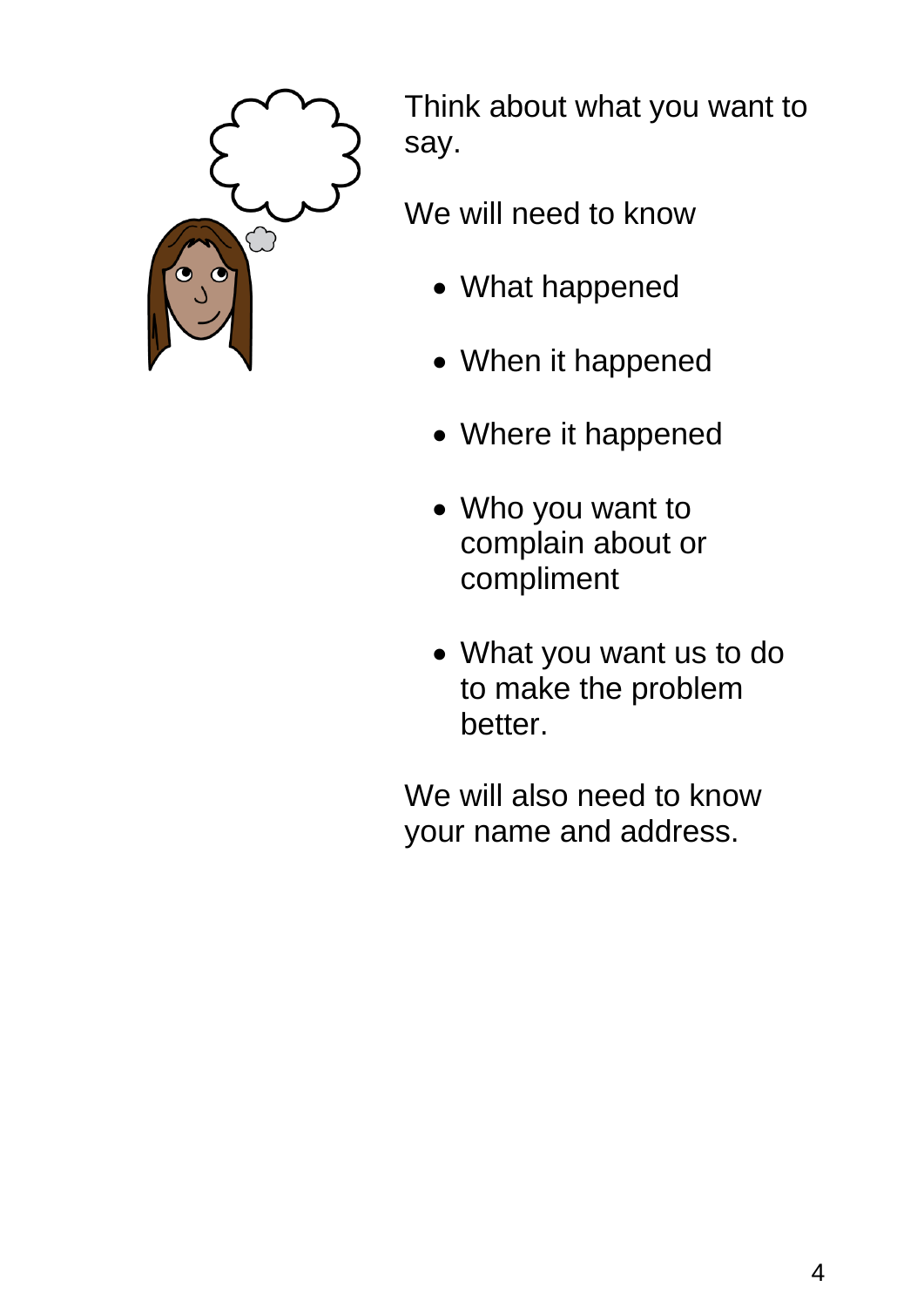#### *How to contact us*



You can phone Patient Services on 01706 664170.

You can email Patient Services at

[hmrccg.complaints@nhs.net](mailto:hmrccg.complaints@nhs.net)

Or, you can send a letter to Patient Services at

NHS HMR CCG PO Box 100 **Rochdale** OL16 9NP

It is important that you do this within 12 months of the event.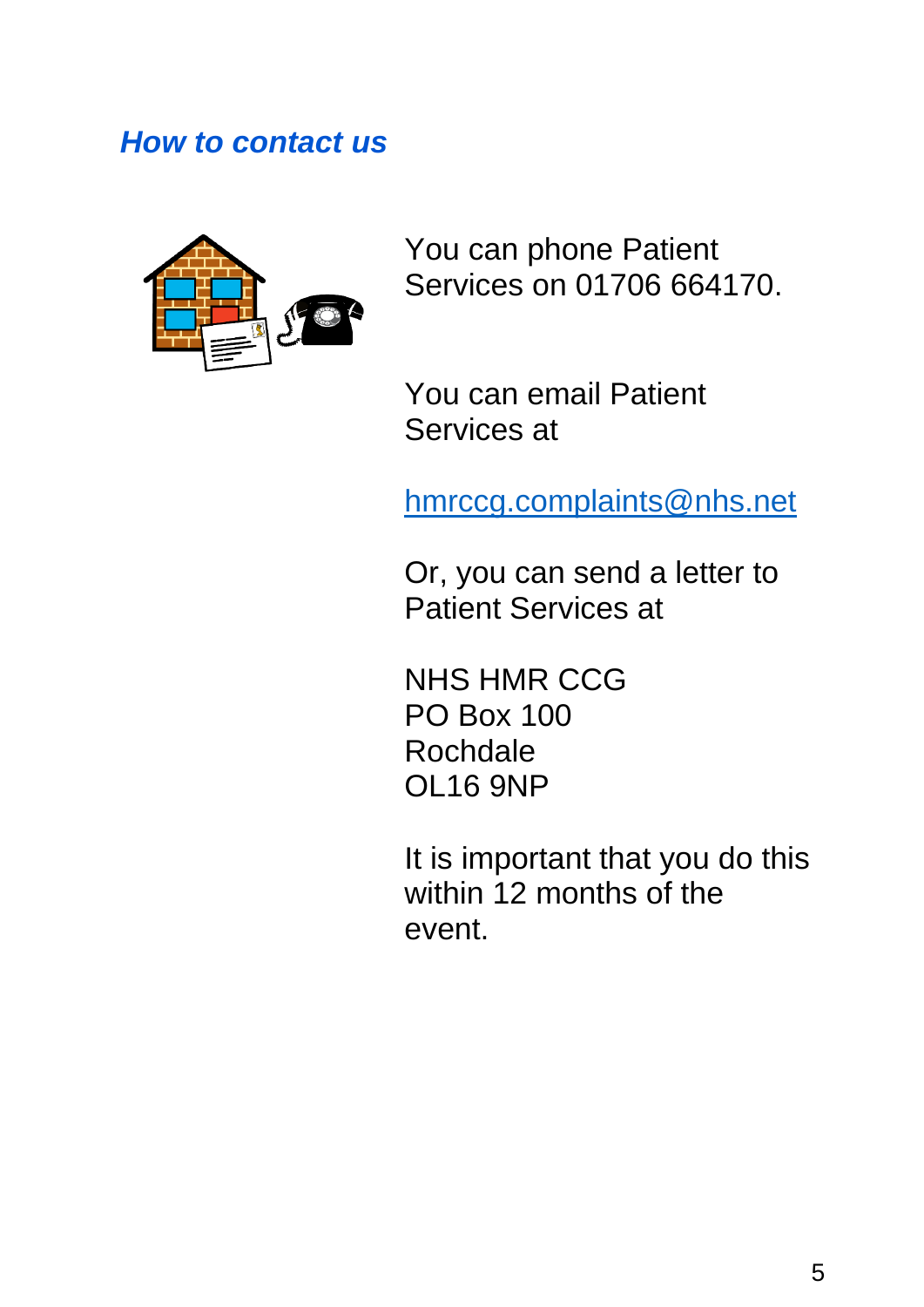# *What happens next?*



We will let you know that we have received your feedback within 3 working days.

If your problem is about a different organisation we may not be able to investigate it.

It may be better to let that organisation look at your problem and get back to you.

We will talk to you about this and only pass on your problem to them if you say we can.



If we can investigate your problem, we might need to get information from other people who help care for you. We will only ask for this if you say we can.

We will talk to you about how long it will take to investigate your problem and we will let you know if more time is needed.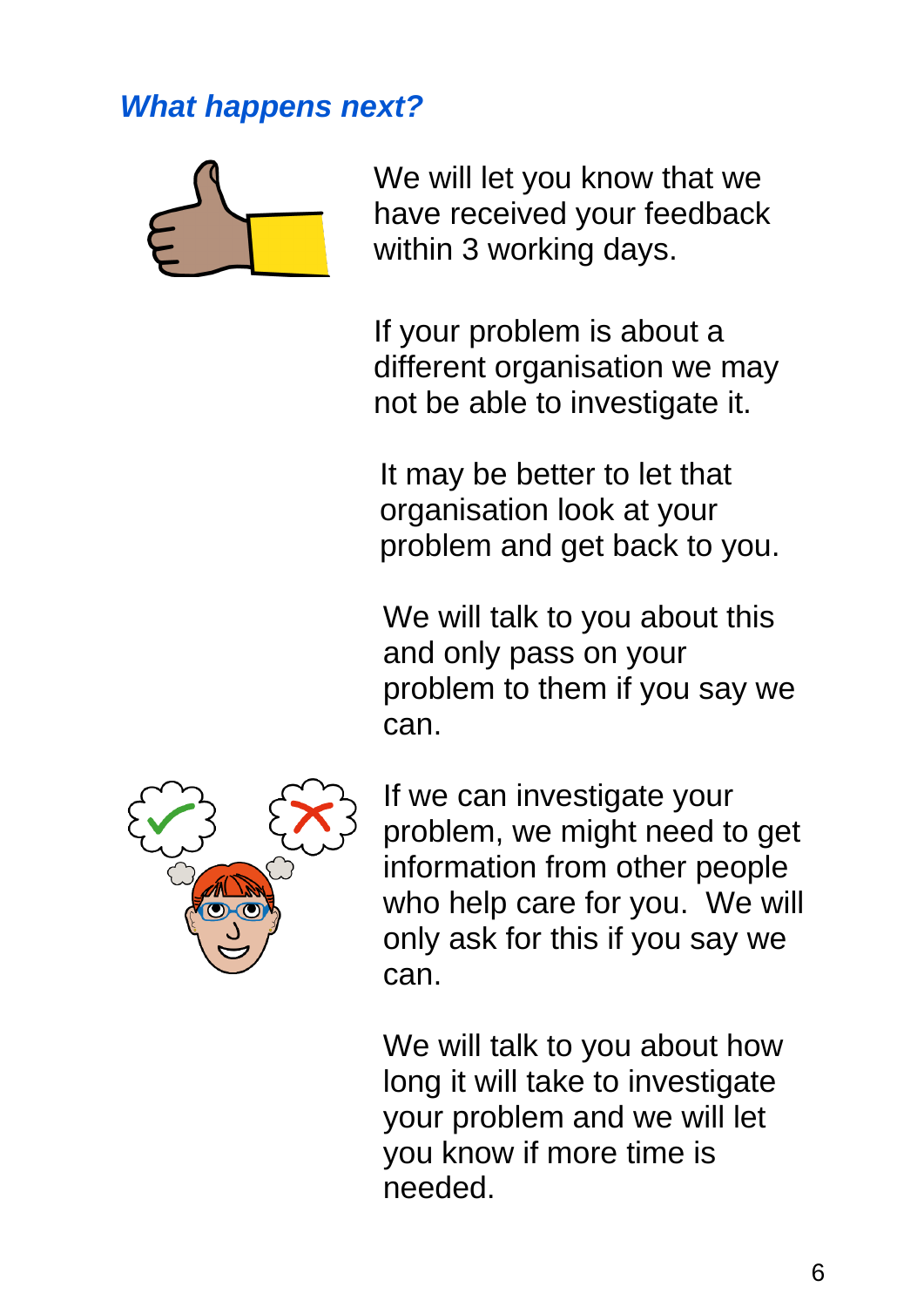

When we have finished investigating your problem we will tell you what we found.



If we find your care wasn't as good as it should've been, we will make sure lessons are **learnt** 

# *Can I get help?*



Your friends and family can help you.



Or you can contact Advocacy Together Hub Rochdale who provide support to people in Heywood, Middleton and Rochdale to make a complaint.



You can phone Advocacy Together Hub Rochdale on 01706 645840.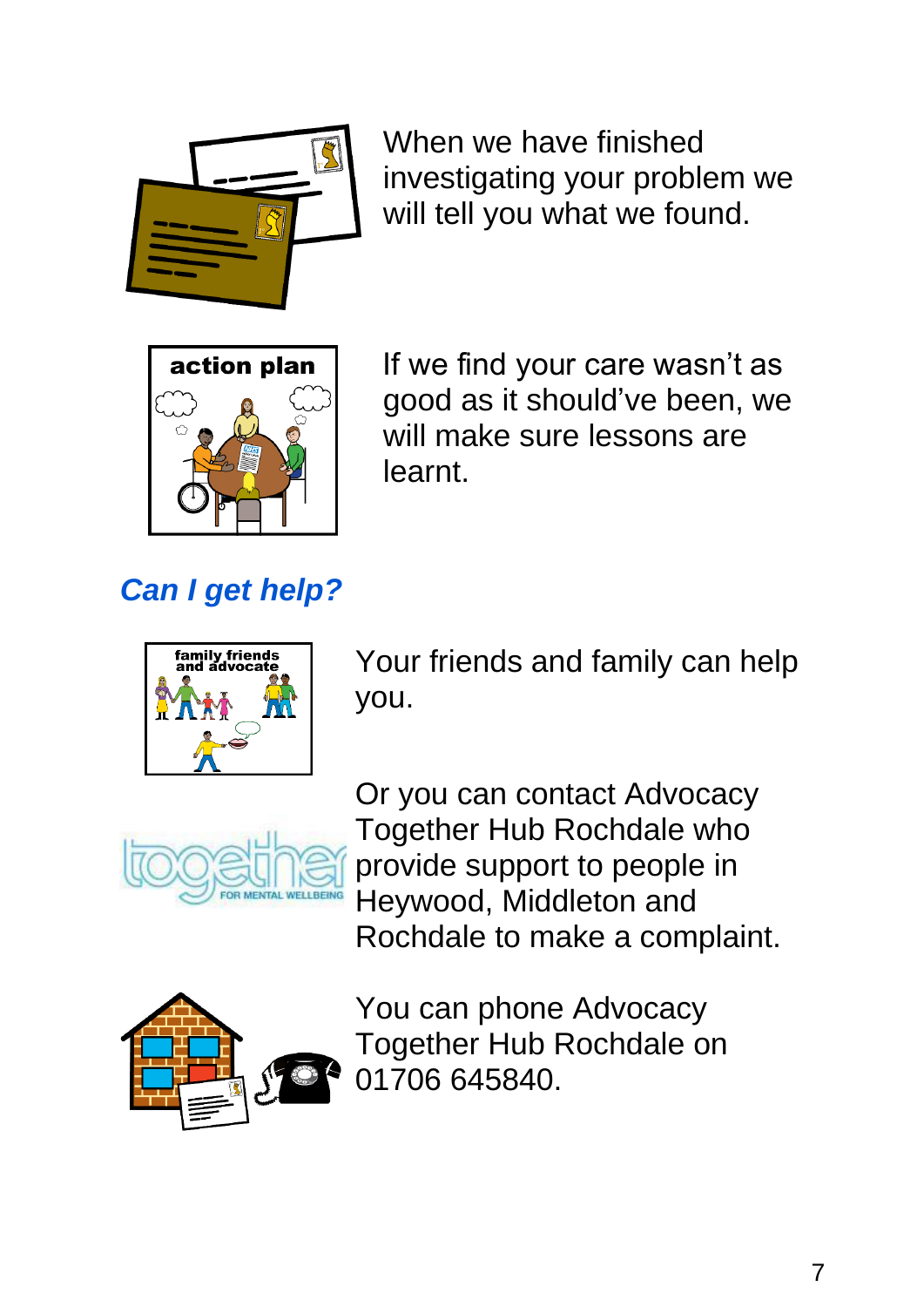You can email Advocacy Together Hub Rochdale at

[rochdaleadvocacy@together](mailto:rochdaleadvocacy@together-uk.org)[uk.org](mailto:rochdaleadvocacy@together-uk.org)

You can also visit or write to Advocacy Together Hub Rochdale at

Castlemere Community Centre Tweedale Street Rochdale OL11 1HH



Healthwatch Rochdale may also be able to help you. They can provide information, advice and help you contact people who can care for you.



You can email Healthwatch

[info@healthwatchrochdale.org.uk](mailto:info@healthwatchrochdale.org.uk)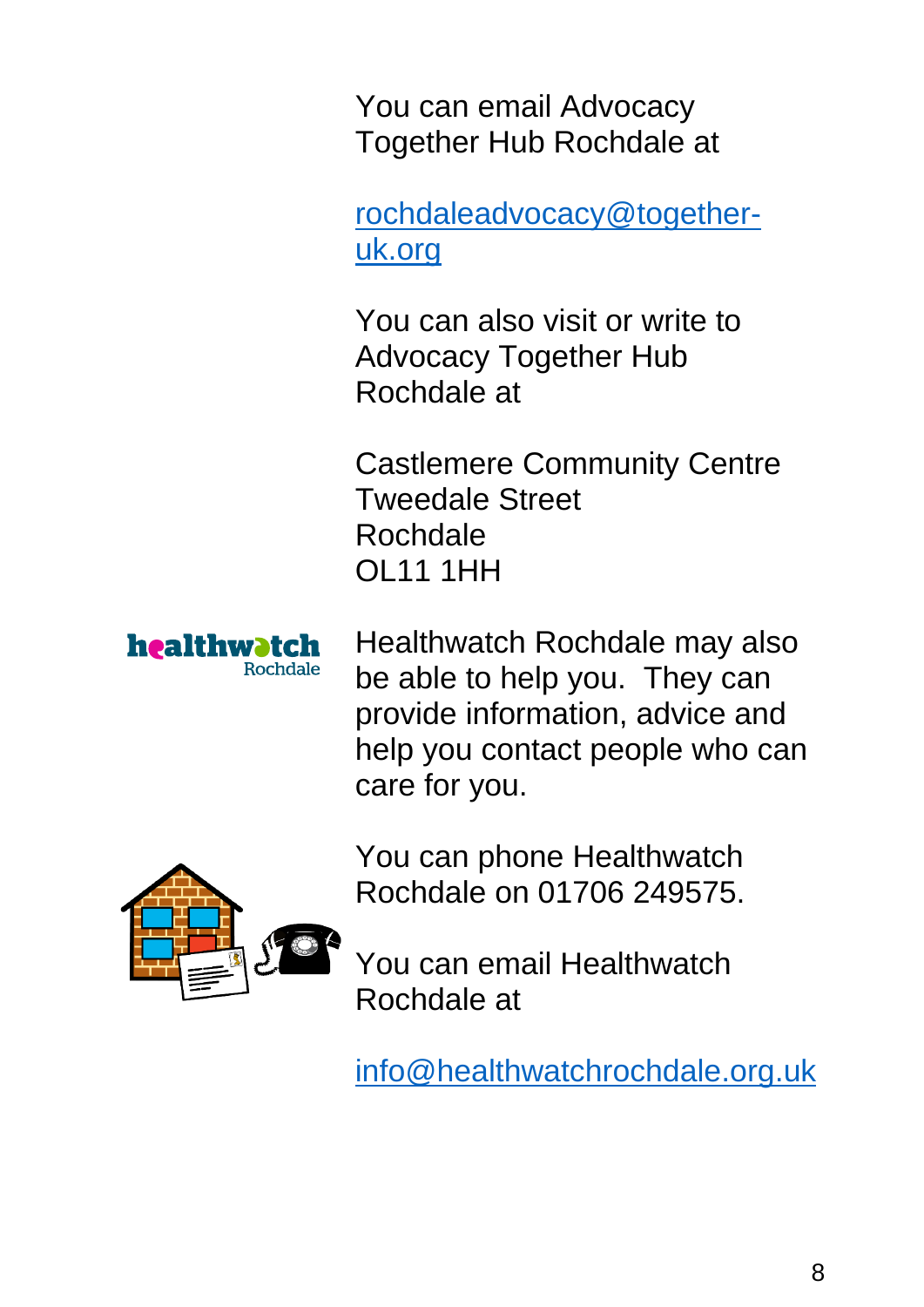You can also write to Healthwatch Rochdale at

Healthwatch Rochdale 104 – 106 Drake Street Rochdale OL16 1PQ

# *What if I am still unhappy?*

We will try our best to resolve your problem but please tell us if you are unhappy with our response.



[I](https://www.google.com/url?sa=i&rct=j&q=&esrc=s&source=images&cd=&ved=2ahUKEwjfr-DX3P3kAhWWDmMBHc9BA5cQjRx6BAgBEAQ&url=https://www.ombudsman.org.uk/making-complaint/before-you-come-to-us&psig=AOvVaw0k02VpYg4_o15qnsJJ9bgE&ust=1570110799428611)f we cannot resolve your complaint you can refer it to the Parliamentary and Health Service Ombudsman.



You can phone them on 0345 014 4033.

You can email them at

[phso.enquiries@ombudsman.org](mailto:phso.enquiries@ombudsman.org.uk) [.uk](mailto:phso.enquiries@ombudsman.org.uk)